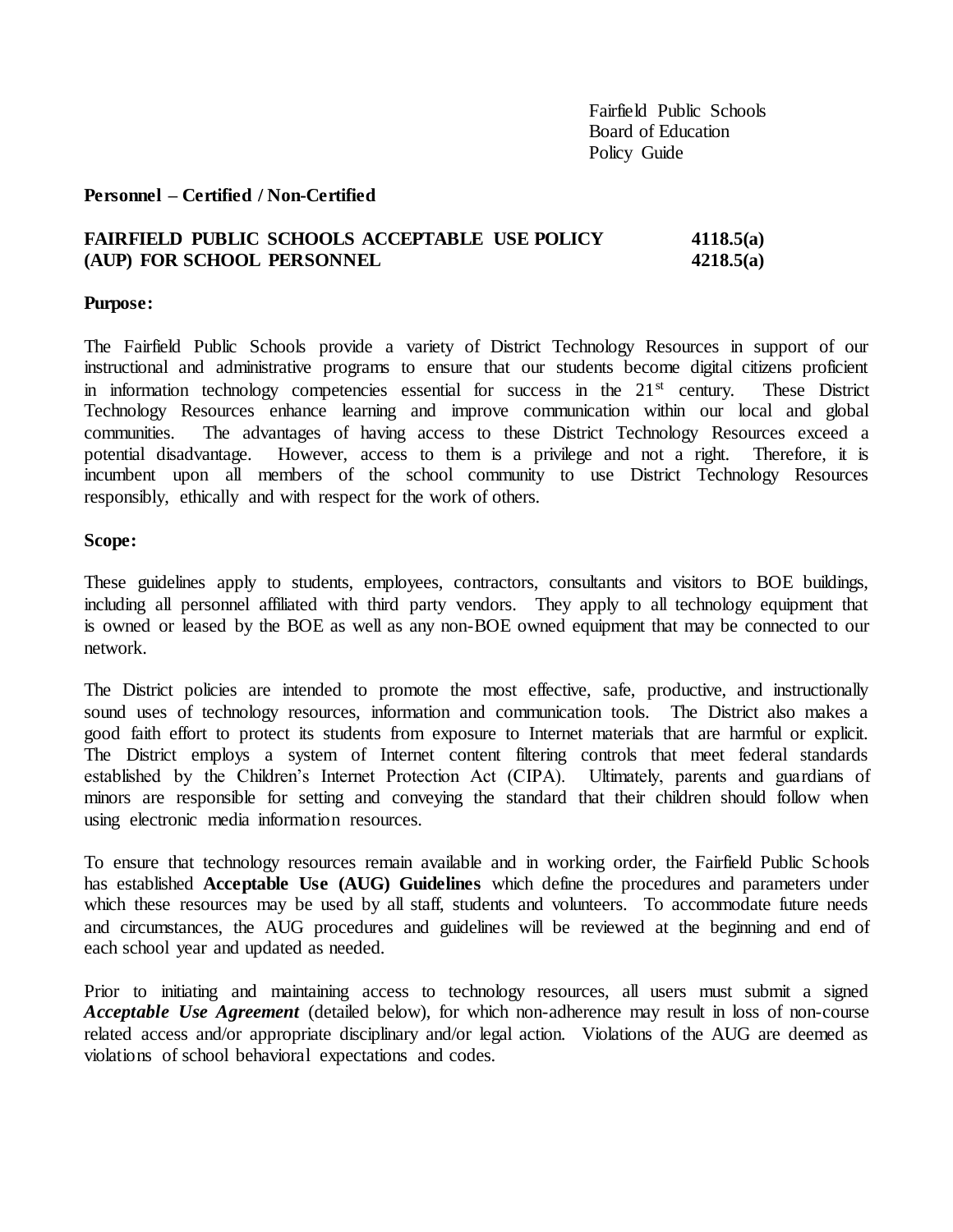### **Personnel – Certified / Non-Certified**

## **FAIRFIELD PUBLIC SCHOOLS ACCEPTABLE USE POLICY 4118.5(b) (AUP) FOR SCHOOL PERSONNEL** (continued) **4218.5(b)**

### **Digital Citizen:**

Fairfield Public Schools uses information and technology in safe, legal, and responsible ways. A responsible digital citizen is one who:

- *Respects One's Self*. Users will select online names that are appropriate and will carefully consider the information and images that are posted online.
- *Respects Others.* Users will refrain from using technologies to bully, tease or harass other people.
- *Protects One's Self and Others.* Users will protect themselves and others by reporting abuse and not forwarding inappropriate materials or communications.
- *Respects Intellectual Property.* Users will suitably cite any and all use of websites, books, media, etc.
- *Protects Intellectual Property.* Users will request to use the software and media others produce.
- *Publishes Responsibly.* Users will adhere to the District's Publishing Guidelines.

### **Data Retention- Legal Discovery:**

Email has become the universal communication tool for staff, students and parents. It is important to note that communications sent via email are subject to the same security and document retention laws as non-electronic correspondence. Therefore all official communication must be sent from a district email account. Similarly, the use of USB and portable storage devices and cloud storage areas is allowed in the district but care should be taken to properly secure data. Keep in mind that sending files to your personal equipment (data-enabled phone, USB drive, cloud drive or home computer) can make these devices discoverable in the event of a legal issue, so it is best practice to not use your personal equipment to transfer or store files.

### **Publishing Guidelines:**

The premise that all individuals are authors and distributors of content is an underlying basis of 21st Century Learning. District and school use of resources to distribute intellectual property, images, videos and information shall be related to school curriculum and instruction, school-authorized activities, and other information relating to school and district goals. It is the district's intent that such broadcasts and publications be educationally relevant to the goals of the school district while providing for the safety and security of all students and staff.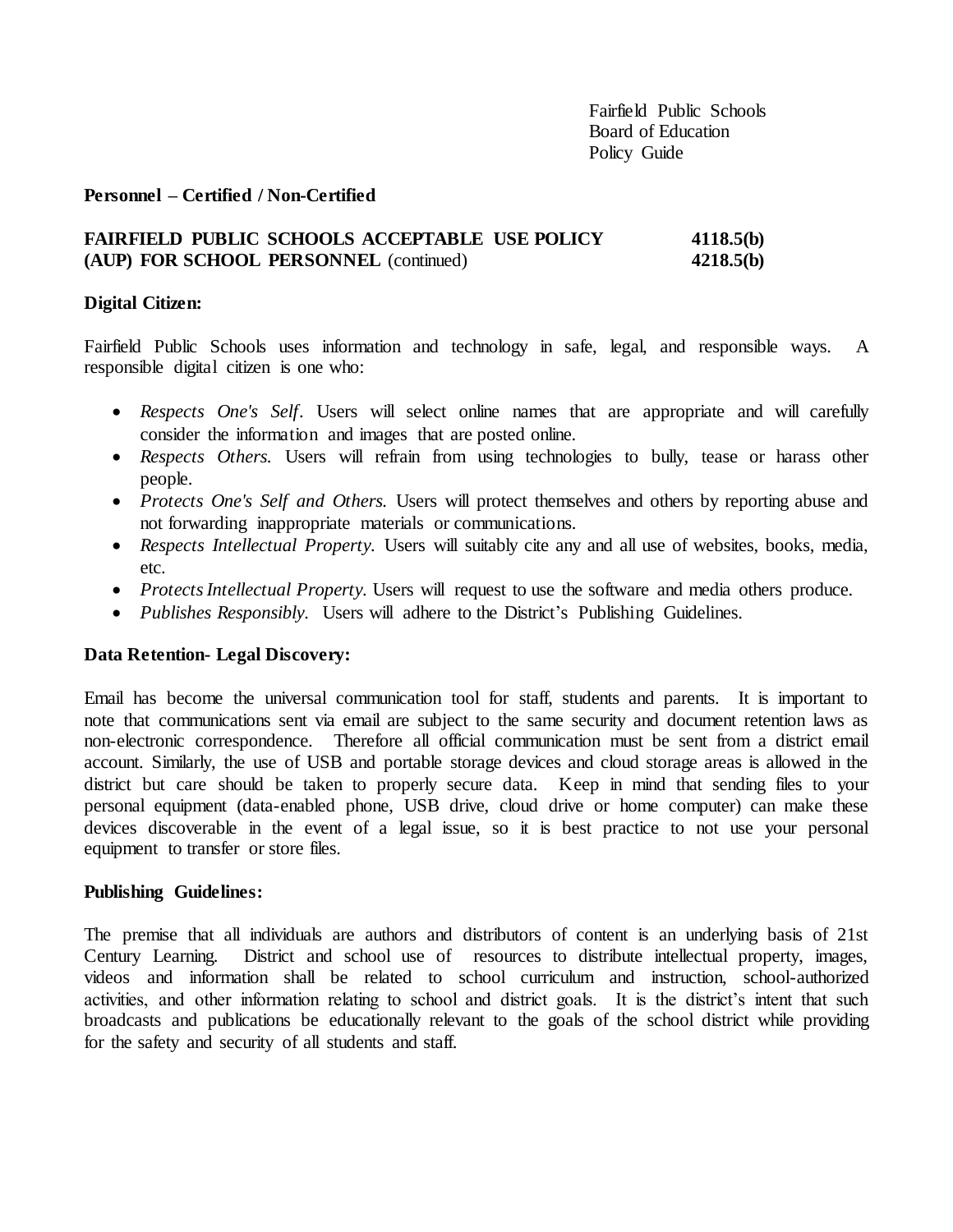### **Personnel – Certified / Non-Certified**

# **FAIRFIELD PUBLIC SCHOOLS ACCEPTABLE USE POLICY 4118.5(c) (AUP) FOR SCHOOL PERSONNEL** (continued) **4218.5(c)**

- All distributed content shall follow the standards for ethical behavior in regard to information and communication technologies by showing respect for the principles of intellectual freedom, intellectual property rights and the responsible use of technologies. It is understood that all distributed content may be accessible beyond the Fairfield Public Schools Community and viewed by a global audience.
- All content must be age appropriate and will safeguard students by shielding the identification of students' personal information and locations. No student names or explicit identifiable information other than student ID numbers or initials are to be included in electronic communication or electronic postings (e.g. no student names).
- All content should be free of any spelling or grammatical errors. Content shall not contain objectionable material or point to objectionable or privately sponsored material. The determination of what constitutes objectionable material shall be made on a case by case basis, as determined by a Building Administrator. The distribution of content shall follow Copyright Law and Fair Use Guidelines.
- All content representing the school district shall follow district policies and state/federal laws pertaining to content standards, student records, copyright, and technical standards.

### **Expectations:**

Fairfield Public School Technology users are permitted to use the District's Technology Resources for legitimate educational purposes. Use of District Technology Resources and**/**or a student's Personal Electronic Devices on school property or during a school sponsored or school related activity**,** is expected to be lawful, ethical, respectful, academically honest, and supportive of the school's mission. Each computer user of District Technology Resources and/or of a student's Personal Electronic Device has the responsibility to respect every other person in our community and on the Internet. Digital storage and electronic devices used for school purposes *whether district or personally owned*, will be treated as extensions of the physical school space. Therefore, all users must be aware that *they should*  not have any expectation of personal privacy in the use of these resources. Password systems implemented by the district are designed solely to provide system security from unauthorized users, not to provide privacy to the individual system user. This provision applies to all users of the district's resources, including any incidental personal use permitted in accordance with these regulations. Some activities are expressly prohibited by law. Users are expected to abide by the generally accepted rules of network etiquette. The following guidelines are intended to clarify expectations for conduct, but they should not be construed as all-inclusive: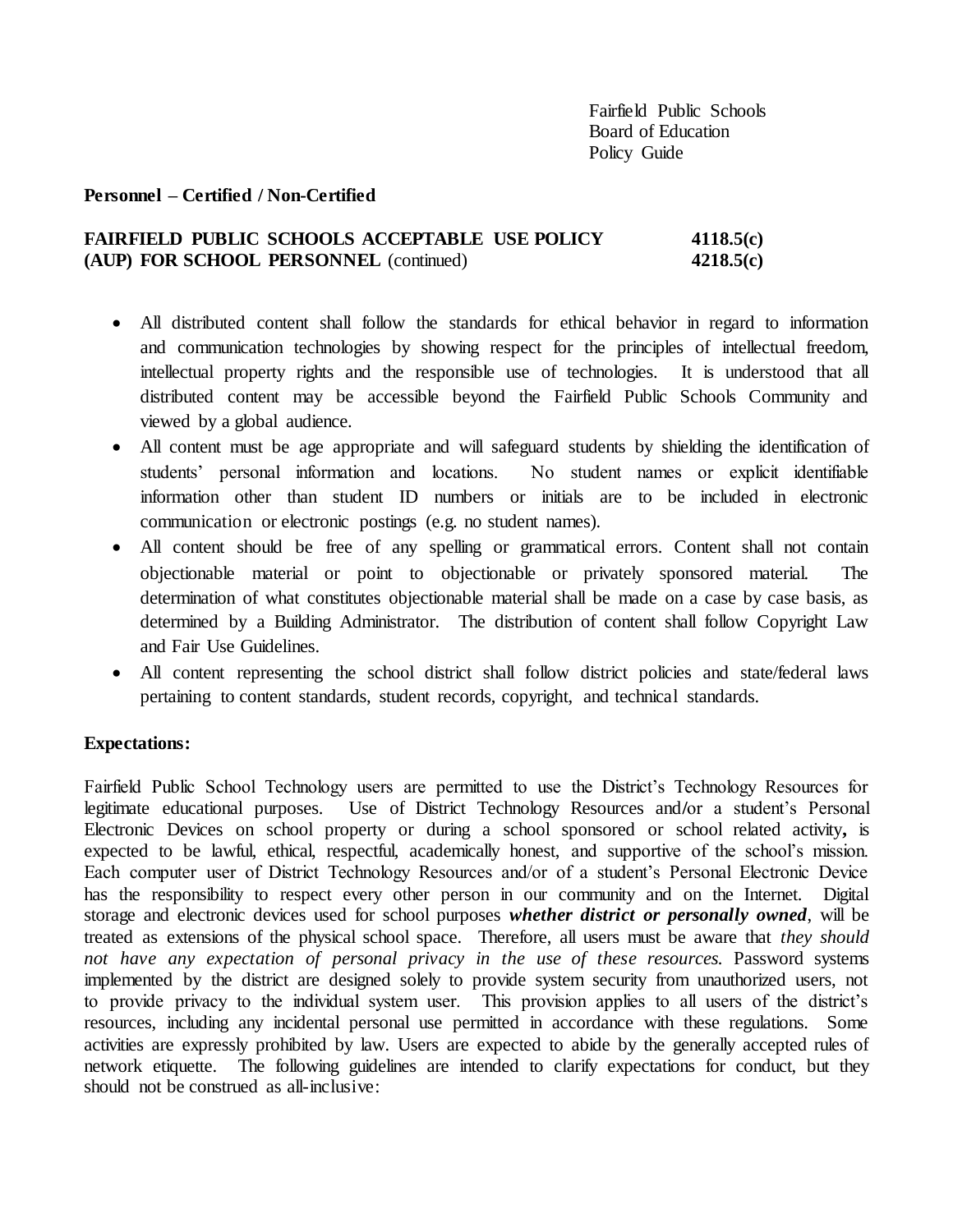### **Personnel – Certified / Non-Certified**

# **FAIRFIELD PUBLIC SCHOOLS ACCEPTABLE USE POLICY 4118.5(d) (AUP) FOR SCHOOL PERSONNEL** (continued) **4218.5(d)**

- District Technology Resources and Personal Electronic Devices may only be used in a manner that is consistent with the District's educational objectives, mission and curriculum.
- Receipt, transmission and/or storage of any material in violation of District or administrative regulations, rules or policies, and/or any local, federal or state law is prohibited. This includes, but is not limited to: copyrighted material, licensed material and threatening, harassing, or obscene material.
- Any use of District Technology Resources to access or process proxy sites, pornographic or other inappropriate material, explicit text or files, or files dangerous to the integrity of the network and/or instructional resources is prohibited.
- Use of District Technology Resources for commercial activities, or for solicitation not approved by the District, is prohibited.
- All technology users will utilize appropriate online behavior, including interactions with others in social media sites or chat rooms, and refrain from cyber-bullying behavior.
- Students and parent/guardian may be held personally and financially responsible for malicious or intentional damage done to network software, data, user accounts, hardware and/or unauthorized costs incurred.
- Files stored on District Technology Resources are the property of the District and, as such, may be inspected at any time and should not be considered private.
- Materials published via electronic publication must be for educational purposes. School administrators, teachers and staff may monitor these materials to ensure compliance with content standards.

The district is establishing a "Bring Your Own Technology" program ("BYOT"). Based on curricular and/or communication needs, users may be given authorization to use their own equipment and allowed restricted access to the district network. The district is not responsible for the maintenance, repair, or replacement of any user owned equipment. Antivirus software/applications must be current. Wireless Internet use for curricular and/or school district communication activities on user owned equipment must be via the district's filtered Internet portal.